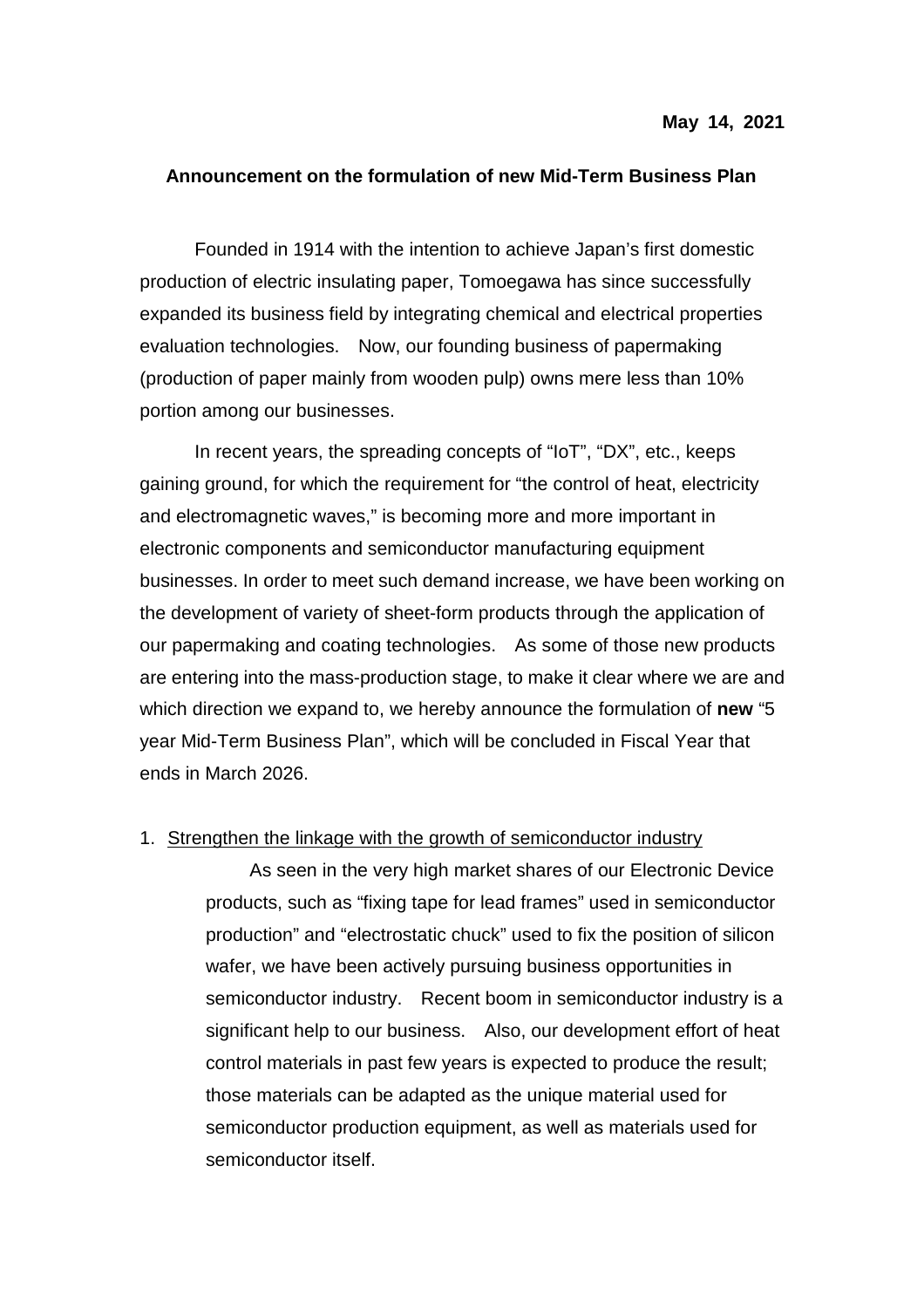We expect continuous growth of semiconductor industry during this 5 year Mid-term business plan period, and aim to enhance our capability of providing materials with a competitive edge.

## 2. Completion of the structural reform of our Main Businesses

For the Traditional Paper business, our founding business, the drastic reform is inevitable due to the demand decline and production line deterioration. Among the Electronic Device business, Display product business has the issue to be solved, which is stabilizing its profit level even with the tremendous difficulty in correctly projecting the fluctuating demand for smart phone market, etc.

COVID-19 pandemic carried on from last year forced lock downs or other measures globally, which lead to toner usage decline in offices and schools worldwide, which put some damage on our global toner business operation.

To deal with such severe circumstances, Tomoegawa has been working on structural changes, such as business portfolio restructuring and closures of production lines and sales locations. Actual measures we took are listed below. From now on, we accelerate the pace of sharing and integration of production lines and sales locations among group companies.

We estimate these measures will enable us to reduce cost, mainly fixed cost, and to achieve recording 5% or higher Operating margin in stable fashion.

<Recent Structural Changes >

| December 2019         | Paper Milling Machine No.7 stoppage           |
|-----------------------|-----------------------------------------------|
| <b>April 2020</b>     | Bringing in Shoei Printing into consolidation |
| September 2020        | North America toner factory shut down and     |
|                       | asset impairment                              |
| March 2021            | Closure of Osaka sales office.                |
| May 2021              | Excluding Nippon Card Co., Ltd. from          |
|                       | consolidation through stock sale              |
| By the end of FY 2022 | Paper Milling Machine No9. stoppage           |
|                       | (projected)                                   |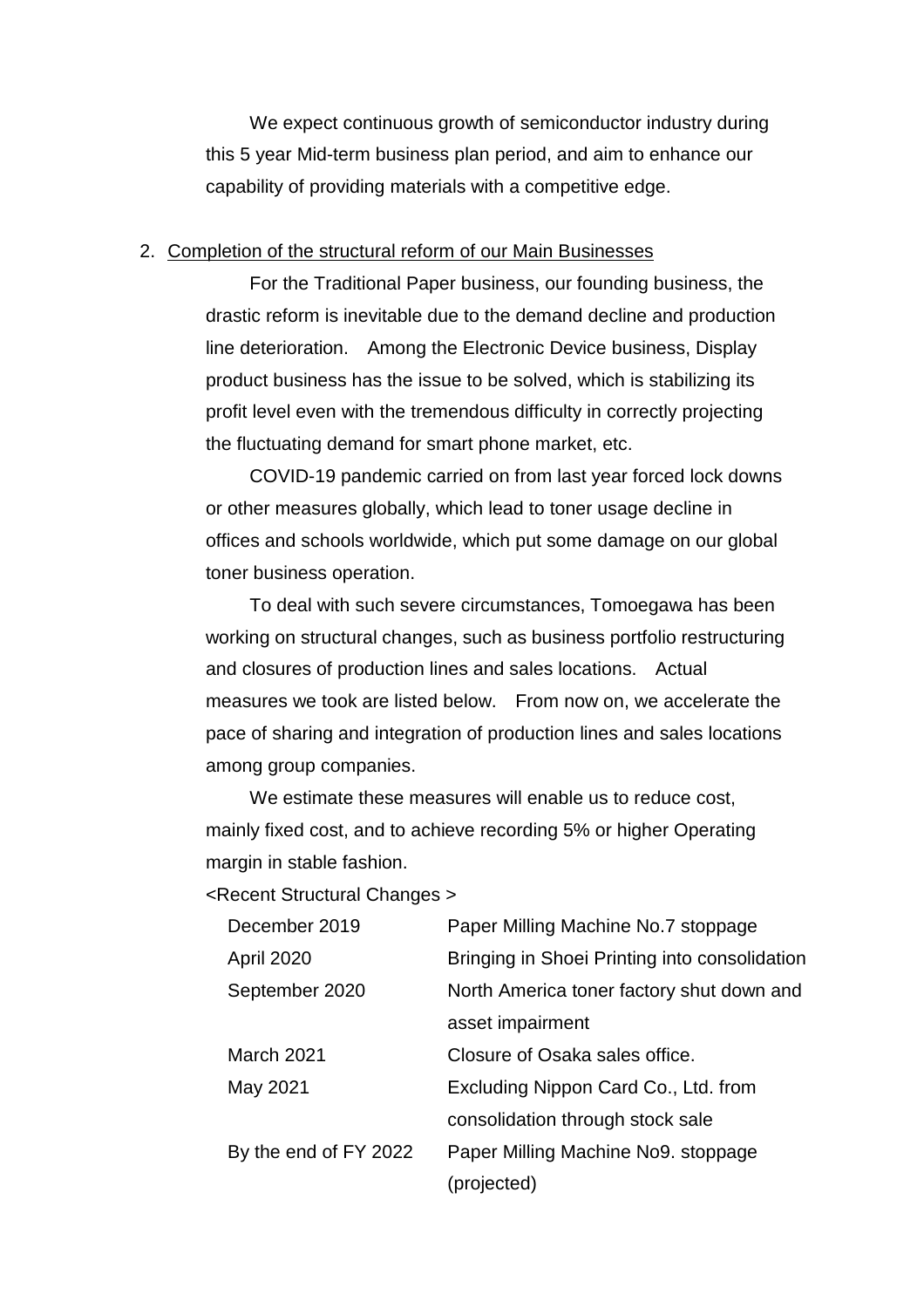## 3. Increase of Mass-production in Functional Paper Business

While Tomoegawa has been reducing Traditional paper business, we also launched several new products in Functional Sheet business area to utilize our strength in paper making technology by introducing small size paper making machines. Among those new products are, "Metal Fiber Sheet" that are sheets made from metals such as copper or stainless steel through our paper making technologies, and "Powder Holding Sheet" that holds functional powders within a sheet by using small amount of wooden pulp as binders.

During this Mid-Term business plan period, we aim to start the mass production process of Cellulose Micro Fiber product "CMF", which has superiority to other materials in environmental burden reduction effect. Such effort of accelerating the process of bringing development stage New Products up to mass production stage will also be the key in Functional Paper Business and other measures will be taken to achieve that goal.

4. Increase of new product ratio

By taking above mentioned measures, we aim to bring up the percentage of "New Product" (\*) among our whole sales up to 16% in the final year of Mid-Term business plan from current 13%.

- (\*) In this context, "New Product" means product with less than 4 years since its market launch.
- 5. Numerical management targets for Mid-Term

Figures in Million Yen, unless otherwise noted

Figures from Consolidate Income Statement

|                               | <b>March 2021</b> | March 2022     | March 2026   |
|-------------------------------|-------------------|----------------|--------------|
|                               |                   | (Estimation)   | (Final Year) |
| Revenue<br><b>Growth Rate</b> | 30,768            | 32,000<br>4.0% | More than    |
|                               |                   |                | 36,000       |
|                               |                   |                | CAGR 3%      |